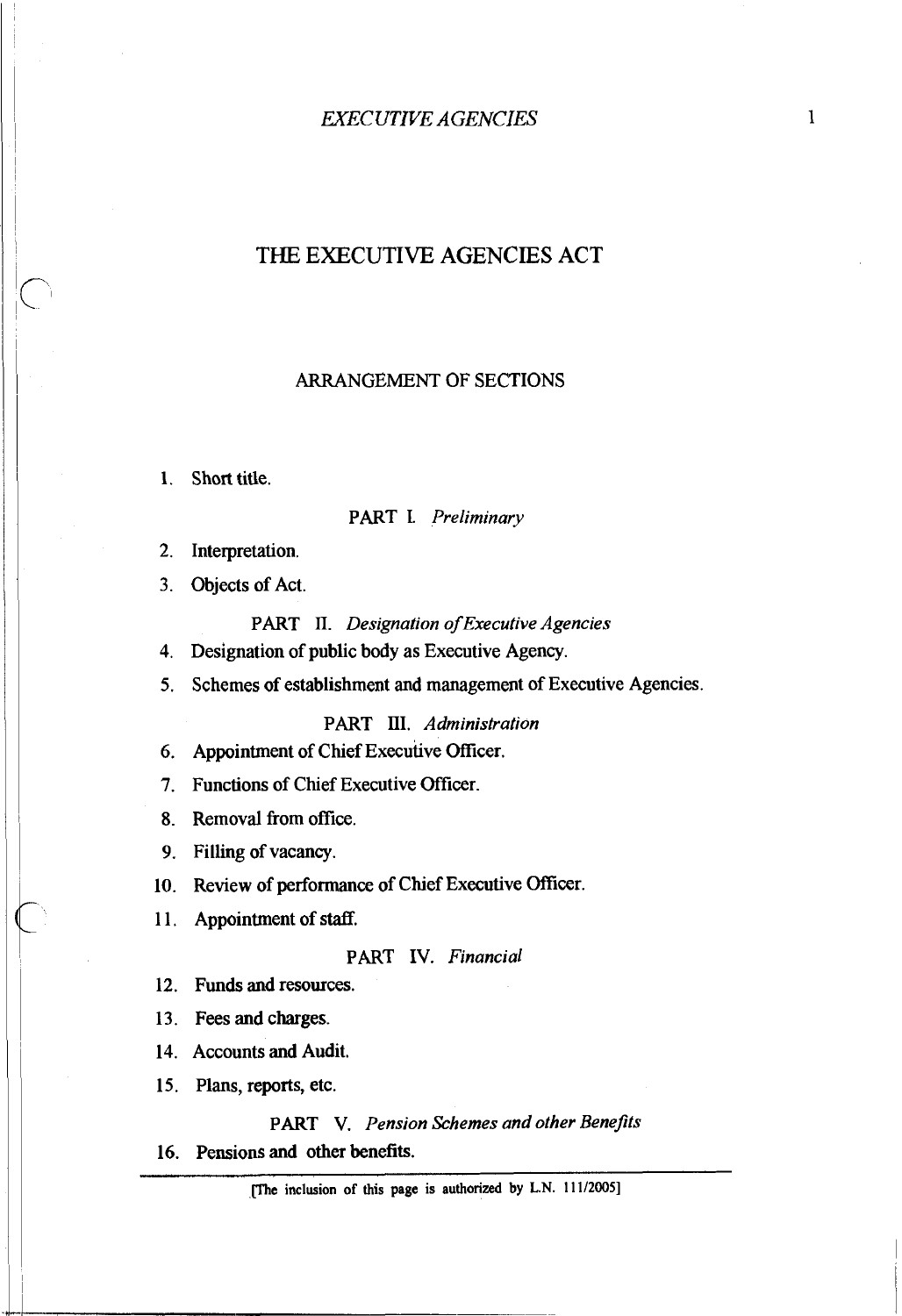17. Election re pension benefits.

# PART VI. General

18. Regulations.

19. Designation of existing bodies as Executive Agencies.

**SCHEDULE.**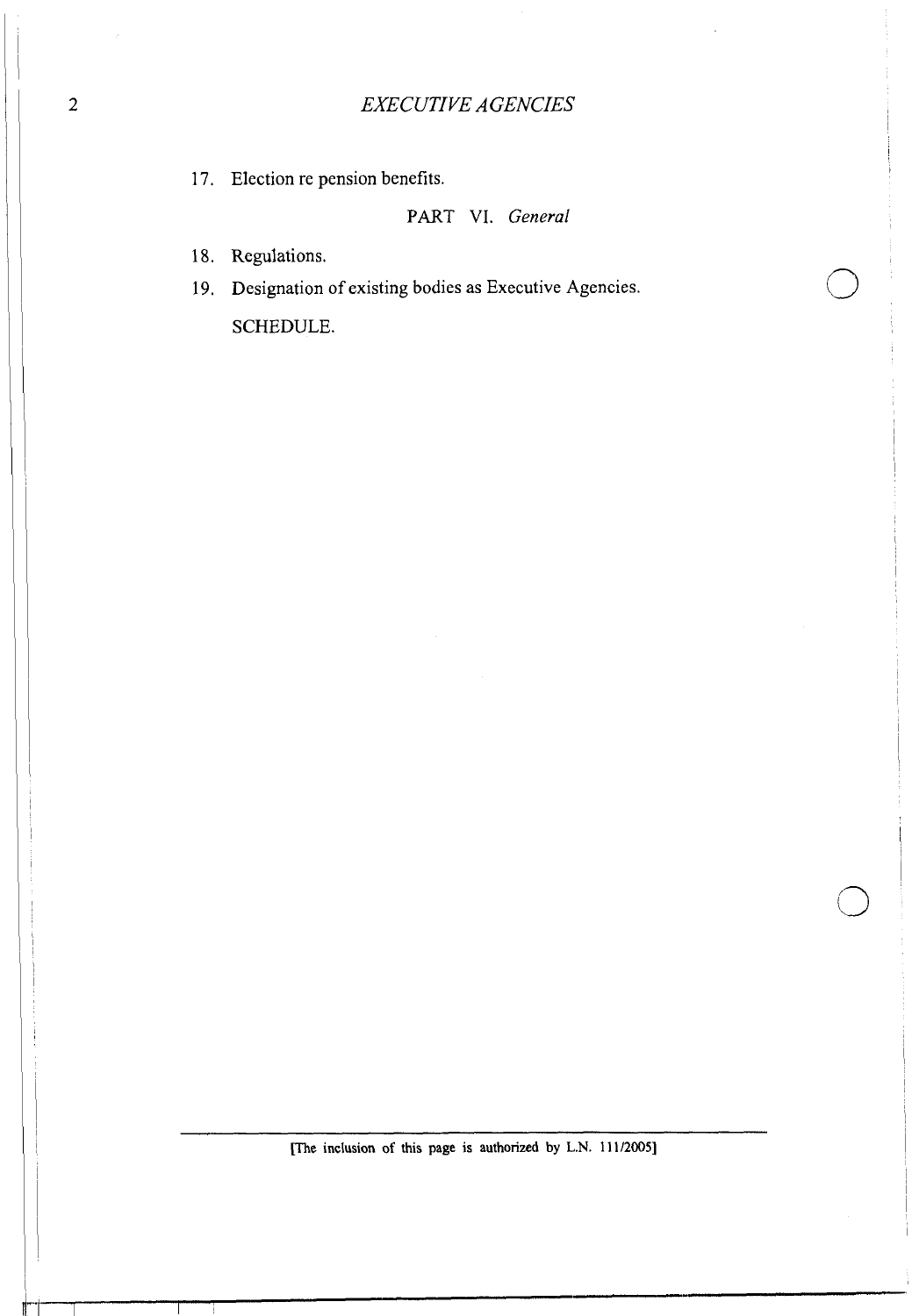# THE EXECUTIVE AGENCIES ACT **Acts** Acts 4 of 2002.

**31 of 2004.** 

*[Ist April,* 2002.1

**1.** This Act may be cited as the Executive Agencies Act. Short title.

#### PART I. *Preliminary*

**2.** In this Act, unless the context otherwise requirestion.

"Advisory Board" means a board with advisory functions only, which is appointed by the responsible Minister;

"appointed day" means the 1st day of April, 2002;

"Chief Executive Officer" means the person charged with responsibility for the management of an Executive Agency.

"Executive Agency" and "Agency" means a public body which is designated an Executive Agency pursuant to this Act;

"Framework Document" means the document establishing the legal framework between the Agency and the responsible Minister, stating the terms on which the Executive Agency will operate, including the matters  $_{\text{Scheduling}}$ specified in the Schedule;

"functions" includes duties and powers;

"generally accepted accounting practice" means such financial reporting standards as are-

- *(a)* set out from time to time in the Handbook of the Institute of Chartered Accountants of Jamaica; and
- (b) approved by the Minister responsible for finance, in accordance with the provisions of the Financial Administration and Audit Act;

<sup>[</sup>The inclusion of this page is authorized by L.N. 11 **1/2005]**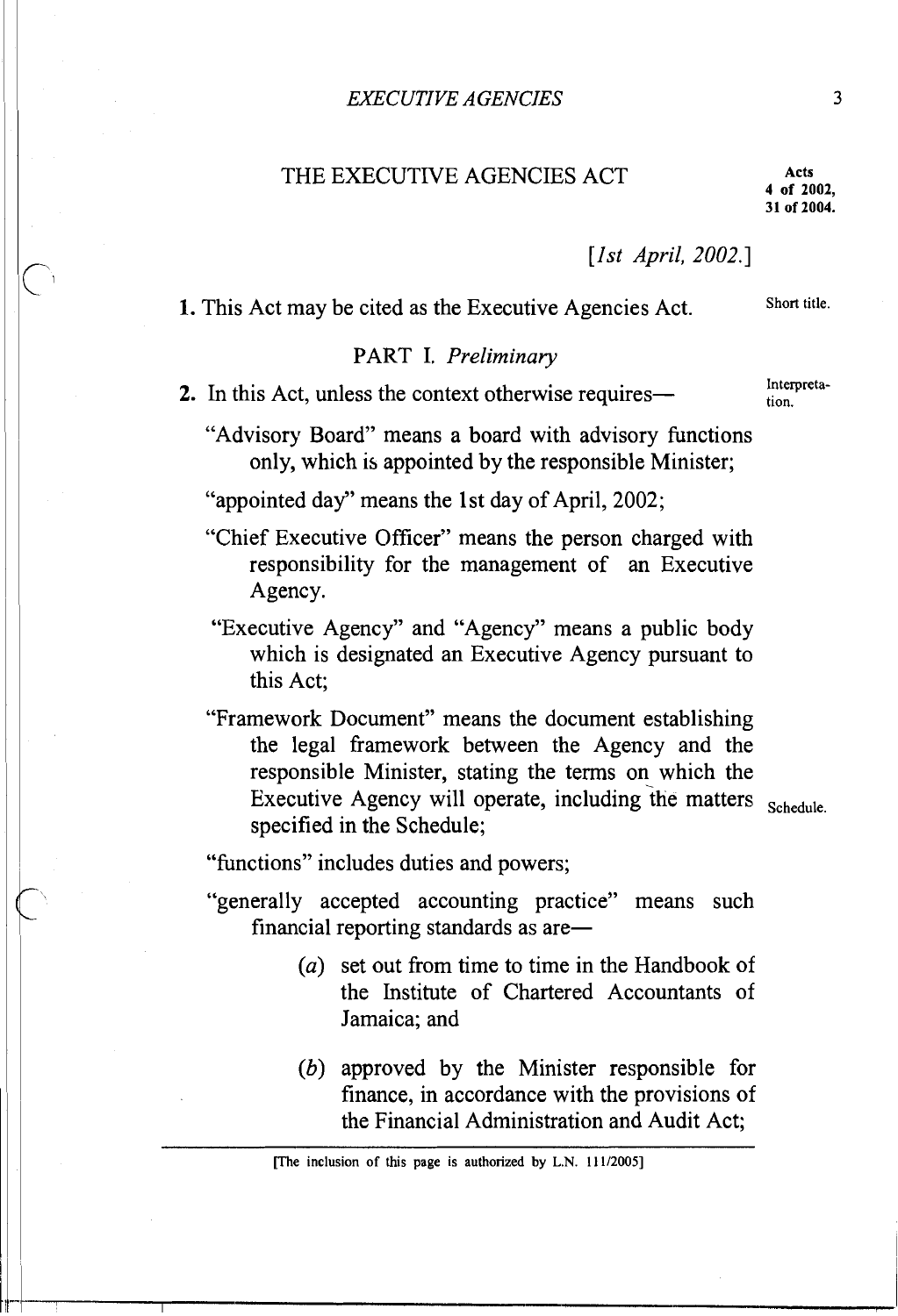- "Minister" means Minister responsible for the public service;
- "Performance Agreement" means an agreement to be entered into between the responsible Minister and Chief Executive Officer of an Executive Agency, providing the basis for the specification, assessment and review of the Chief Executive Officer's performance;

"public body" means-

- *(a)* a department of Government;
- *(b)* a statutory body or authority; or
- *(c)* a company which is owned by Government;
- "relevant Act" means an Act which provides for the establishment and fimctions of a statutory body or authority which is designated under this Act as an Executive Agency;
- "responsible Minister" as respects an Executive Agency or other public body, means the Minister having portfolio responsibility for that Agency or body, and "responsible Ministry" shall be construed accordingly.
- 3. The principal objects of this Act **are-** 
	- *(a)* the establishment of Executive Agencies;
	- *(b)* the promotion of prudent, effective and efficient management in Executive Agencies;
	- *(c)* the provision of appropriate mechanisms for proper management, accountability and transparency in the operations of Executive Agencies;
	- (d) the enhancement of the effective and efficient delivery of goods and services to the public.

Objects **of**  Act.

**4** 

<sup>[</sup>The **inclusion of this page is authorized by L.N. 111/2005]**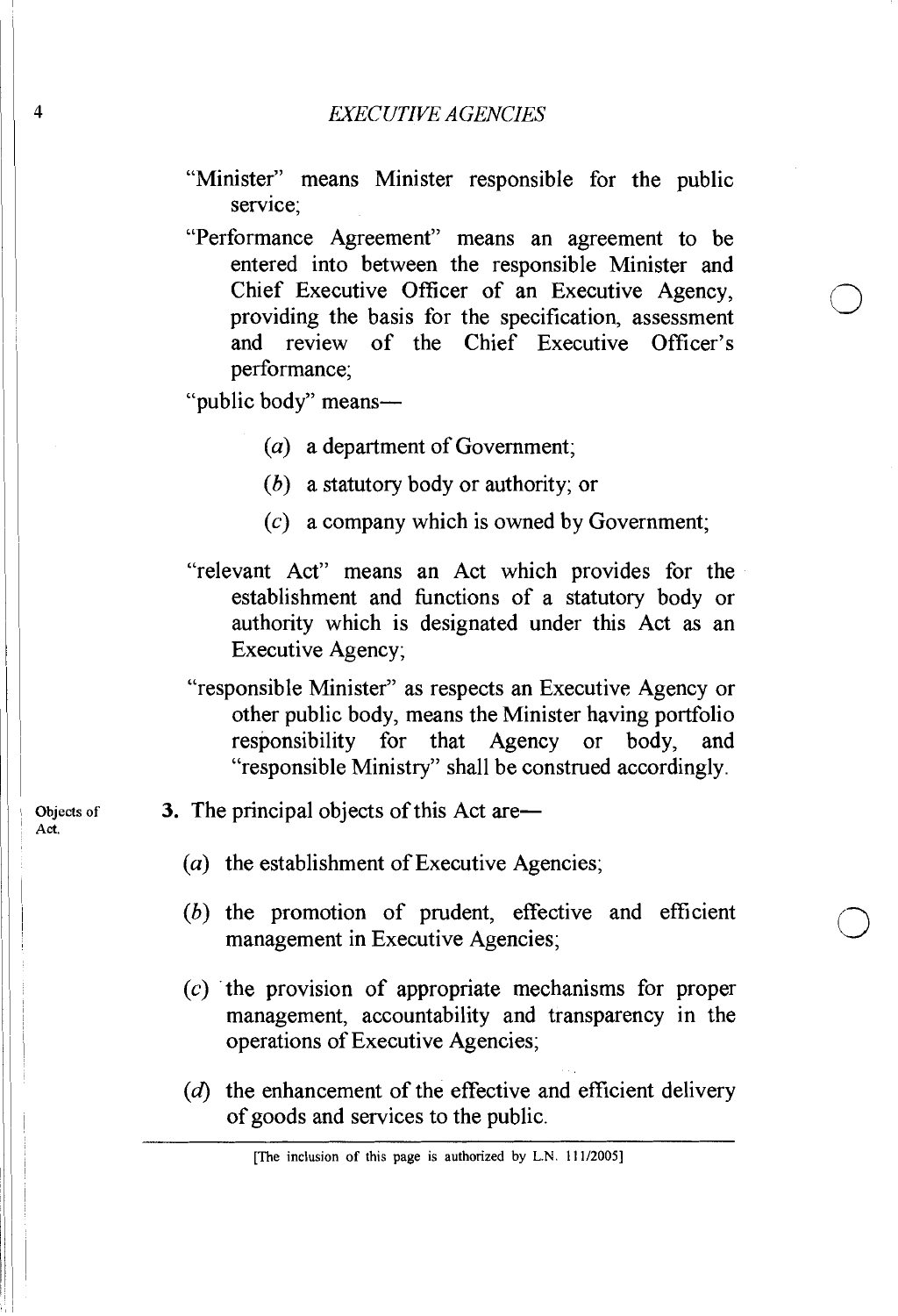# PART **11.** *Designation of Executive Agencies*

**4.-(** 1) Subject to the provisions of this section, the Minister **Designation**  may by order designate one or more public bodies as Executive  $\frac{d}{d}$  public Agency with effect from such date as shall be specified in the **Executive**  order. **Agency**.

(2) Before making an order under subsection (1) the Minister shall-

- ( $a$ ) cause to be carried out, an assessment of the functions and operations of the body or bodies concerned for the purpose specified in subsection (3);
- (b) determine if the assessment shall extend to the functions and operations of any other body or bodies;
- (c) approve a scheme of management for the operations of the Executive Agency.

(3) *An* assessment shall be carried out under subsection  $(2)$  for the purpose of  $-$ 

(a) identifying-

- (i) the most effective and efficient options for undertaking the functions of the public body or bodies; and
- .(ii) the advantages and disadvantages of each option; and
- $(b)$  recommending, with accompanying reasons-
	- (i) the preferred option or combination of options, or such other options as may be necessary; and
	- (ii) the form of organization.

**<sup>[</sup>The iiiclusioii of this page is authorized by L.N. 88/2003]**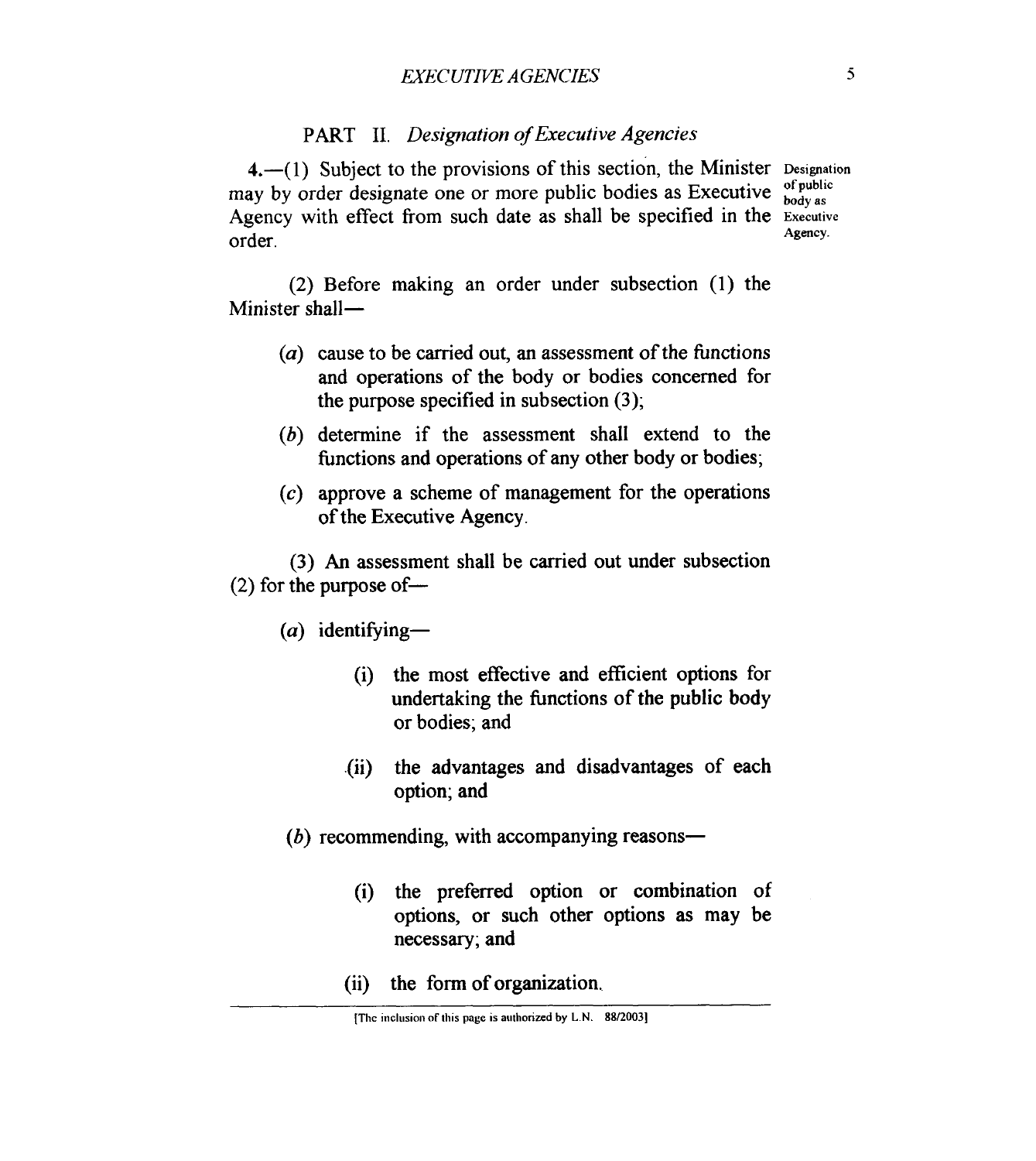# **6** *EXECUTIVE AGENCIES*

**(4)** Where, based on the final report of an assessment carried out pursuant to subsection **(2),** the Minister determines that the public body or bodies concerned should be designated as an Executive Agency he shall, in writing, notify the responsible Minister who shall cause a draft scheme of management to be prepared in accordance with section 5 and submitted to the Minister for approval.

**Schemes of and manage-Executive establishment**  ment **of Agencies.** 

- **5.**—(1) Every scheme of management shall provide for—
	- (a) the functions of the Executive Agency;
	- (b) the establishment and functions of an Advisory Board and the appointment and tenure of ofice of its members;
	- (c) the appointment and tenure of office of the Chief Executive Officer;
	- $(d)$  the application of the funds of the Agency;
	- **(e)** the modernization of the Agency, including-
		- (i) the preparation of a Framework Document and Performance Agreement; and
		- (ii) such other matters relating to strategic and operational plans as are necessary for its modernization and medium-term financing;
	- $v(t)$  the timely preparation and provision of documents, including multi-year corporate plans, annual business plans, quarterly and **annual** reports and performance agreements that are designed to promote and'contribute to effective and efficient management and accountability of the Agency;
	- $(g)$  the numbers of any particular office, levels of emoluments and other elements of remuneration for positions required for the modernization of the Executive Agency and to meet the performance targets and indicators **agreed** by the responsible Minister in the Framework Document; and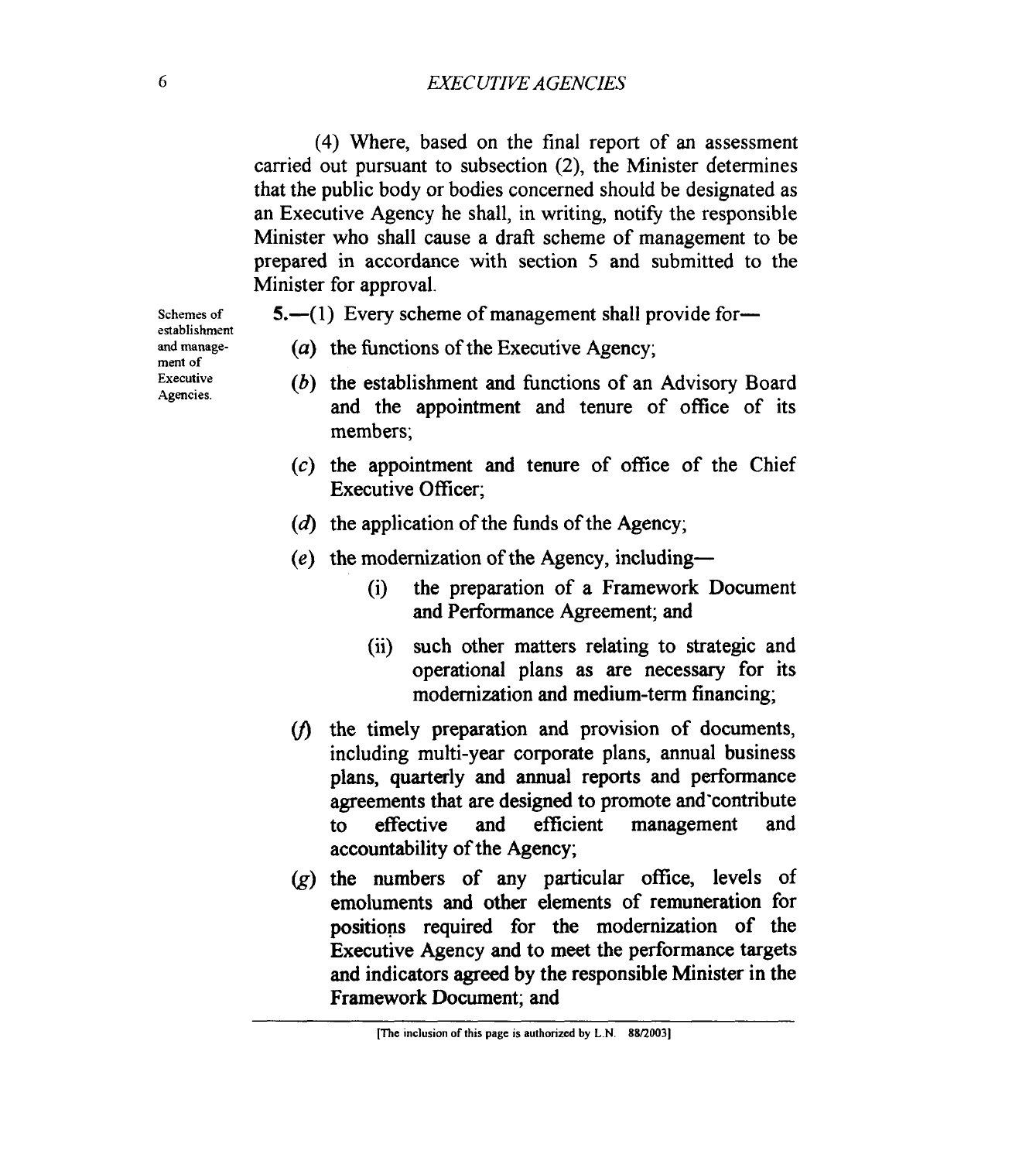(h) such other matters as the responsible Minister may consider expedient or necessary for giving effect to the purposes of this section.

(2) The primary hnctions of the Advisory Board are to advise the Chief Executive Officer in the strategic and business planning responsibilities of the Executive Agency.

(3) Members of the Advisory Board shall be appointed fiom among suitably qualified persons in the public and private sectors and non-governmental organizations.

**(4)** The Minister may fiom time to time by order amend the Schedule by adding to or removing fiom it any matter to be included in a Framework Document. **Schedule.** 

# PART III. Administration

**6.**-(1) The Chief Executive Officer shall be appointed by the  $\Delta p_{\text{pointment}}$ Governor-General by instrument in writing on the advice of the **Executive** Public Service Commission. **Officer.** Officer.

(2) Where the appointment of a Chief Executive Officer relates to an Executive Agency that has jurisdiction in relation to a public body established by a relevant Act which specifies the designation of the officer responsible for the operations of that body, the Chief Executive Officer, if appointed to that position, shall be known by that designation.

(3) Subject to section 8, a Chief Executive Officer shall be appointed for a period not exceeding five years and shall be eligible for reappointment.

**(4)** The conditions of employment of a Chief Executive Officer shall be as such as are specified in a Performance Agreement approved by the responsible Minister and signed by the responsible Minister and the Chief Executive Officer.

**7.**—(1) The Chief Executive Officer shall report directly to **Functions** of the responsible Minister and be responsible for-

**Chief Executive**  Officer.

**[The inclusion of this page is authorized by L.N. 88/2003]**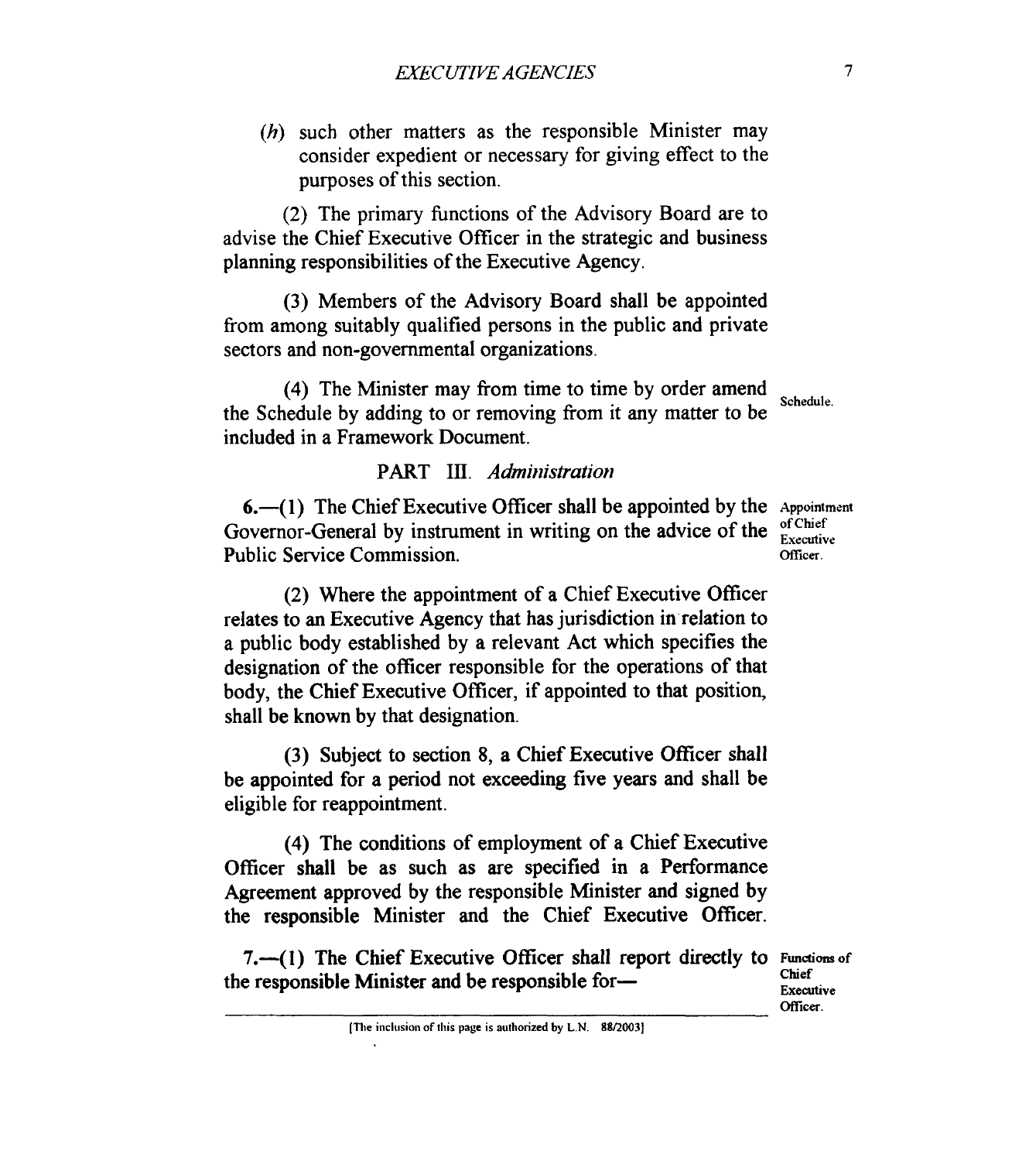- $(a)$  the Executive Agency's performance, operations and functions;
- $(b)$  giving advice to the responsible Minister on the matters referred to in paragraph *(a);*
- $(c)$  the delivery of goods and services by the Agency, in the quantity, and in accordance with the quality, costs and standards specified in any plan or document referred to' in the scheme of management;
- $(d)$  the general conduct of the Agency;
- $(e)$  the efficient and effective management of the Agency (including its human resources) and prudent financial management of its financial resources;
- $(t)$  timely reporting in the prescribed manner to the responsible Minister on the Agency's performance.

(2) In relation to an Executive Agency referred to in section 6 (2), the functions specified in subsection (1) of this section are in addition to those specified in the relevant Act or any other enactment.

Removal from **8.** A Chief Executive Officer may be removed from office if such Officer-

- *(a)* becomes of unsound mind or becomes permanently unable to perform the functions of office by reason of ill health;
- (b) becomes bankrupt or, without good and sufficient reason, compounds with or suspends payment to, his creditors;
- (c) is convicted and sentenced to a term of imprisonment or death;
- $(d)$  is convicted of any offence involving dishonesty;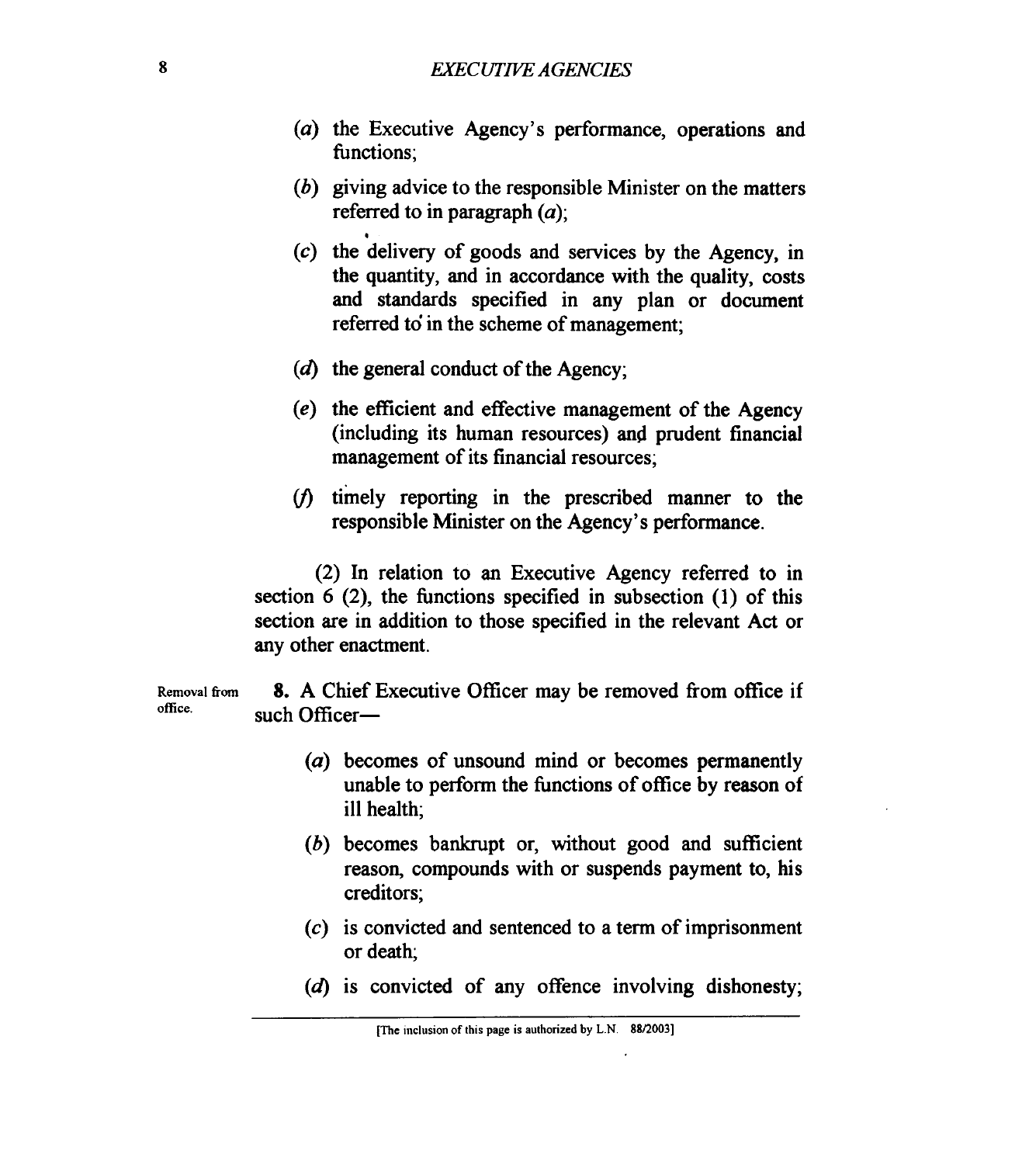- **(e)** fails, without reasonable excuse, to carry out any of the functions coderred or imposed on **him** under this Act or requirements specified in a relevant contract of employment, Framework Document or Performance Agreement;
- $(f)$  is proven to have brought disrepute to the Executive Agency through misconduct.

**9.-(1)** Where a vacancy **arises in** the office of Chief **Fillingof**  Executive Officer, the Governor-General, on the advice of the Public *Service* Commission, may designate someone to **act** in that office during such vacancy until an appointment is made.

(2) Where, by reason of illness, absence from the Island or other sufficient cause, a Chief Executive Officer is unable to perform his functions under this Act-

- (a) he may appoint a member of staff of the Executive Agency to perform those functions for a period not exceeding two months; or
- (b) if the Chief Executive Officer is unable or fails to appoint a person under paragraph  $(a)$ , or if it is necessary to make such an appointment for a period in excess of two months, the Governor-General, on the advice of the Public Service Commission, may appoint such person as he **thinks** fit to perform those functions.

10.-(1) The Permanent Secretary in the responsible Ministry Review of  $\text{real}$  an habel of the responsible Minister and in consultation performance shall, on behalf of the responsible Minister and in consultation  $_{\rm{of Chief}}^{\rm{perform}}$ with **the** Chief Executive Officer, review the Chief Executive **Executive**  Officer's performance generally or in respect of any particular matter. Officer.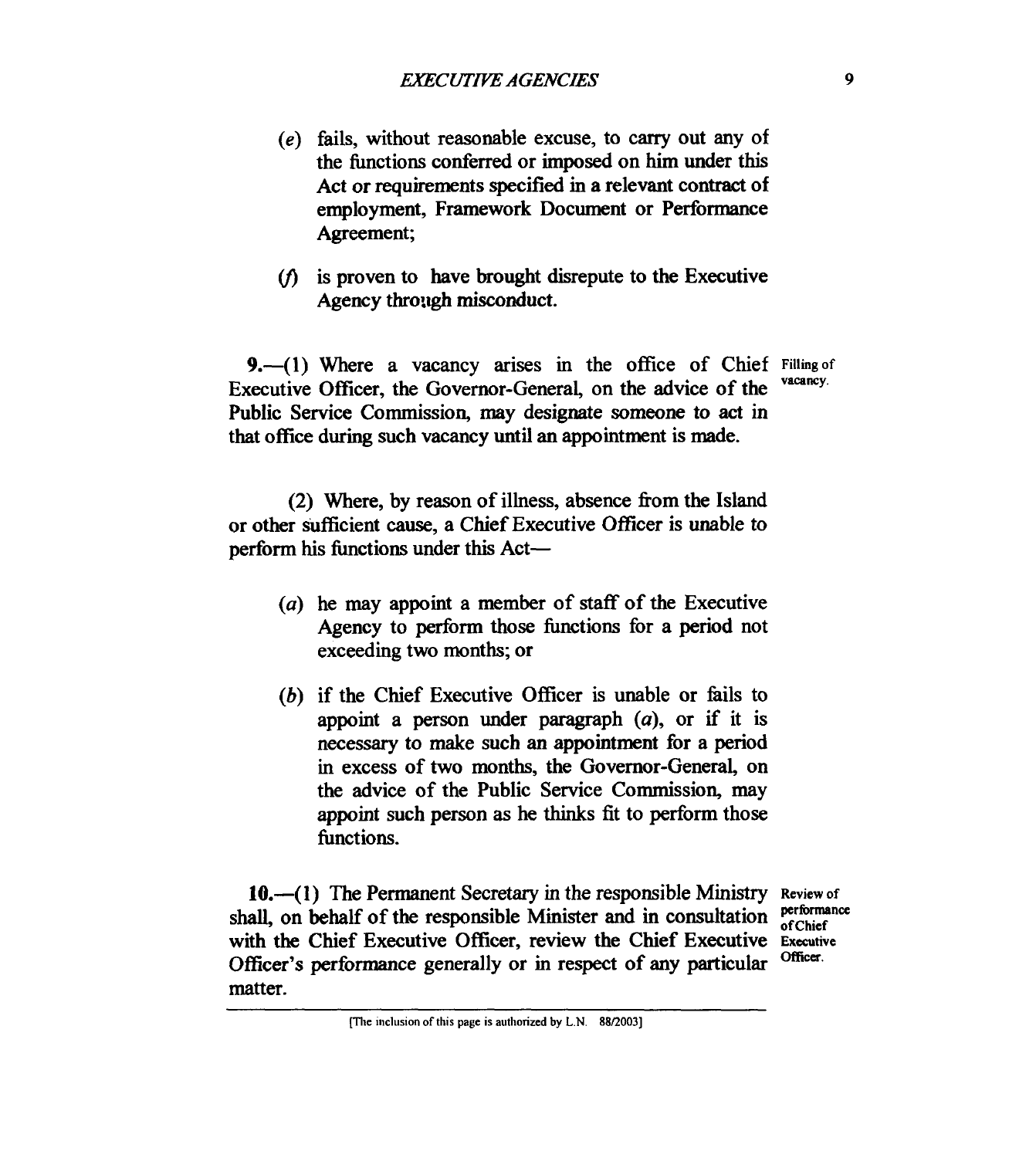#### **10** *lXECuTNE AGENClES*

(2) In carrying out hnctions under subsection **(l),** the Permanent *Secretary* shall report in writing to the responsible Minister on the matter and extent to which the Chief Executive Officer is fulfilling all of the requirements imposed upon that Chief Executive Officer by the Performance Agreement or under this Act, the relevant Act or any other enactment.

**of staff.** 

Appointment 11.-(1) Subject to subsection (2), a Chief Executive Officer may fiom time to time, in accordance with an instrument of delegation issued under section 127 of the Constitution-

- *(a)* appoint such other officers and employees **as** the Chief Executive Officer thinks necessary for the efficient exercise of the hnctions of the Executive Agency; and
- (b) subject to subsection **(4)** (b) of that section, remove from office or exercise disciplinary control over any such officer or employee.

(2) In exercising powers under subsection  $(1)$   $(b)$ , the Chief Executive Officer shall act in accordance with regulations made under section **18** (1) (b).

(3) In making **an** appointment under this section, a Chief Executive Oficer shall give preference to the person who is best suited to the position.

**(4)** Where a Chief Executive Officer intends to fill a vacant **post** in the Executive Agency, the Chief Executive Officer shall give public notice of such vacancy in a manner sufficient to enable suitably qualified persons to apply for employment in the post.

*(5)* Appointments under this section shall be by (3) Appointments under this section shart be by<br>instrument in writing signed by or on behalf of the Chief<br>Executive Officer.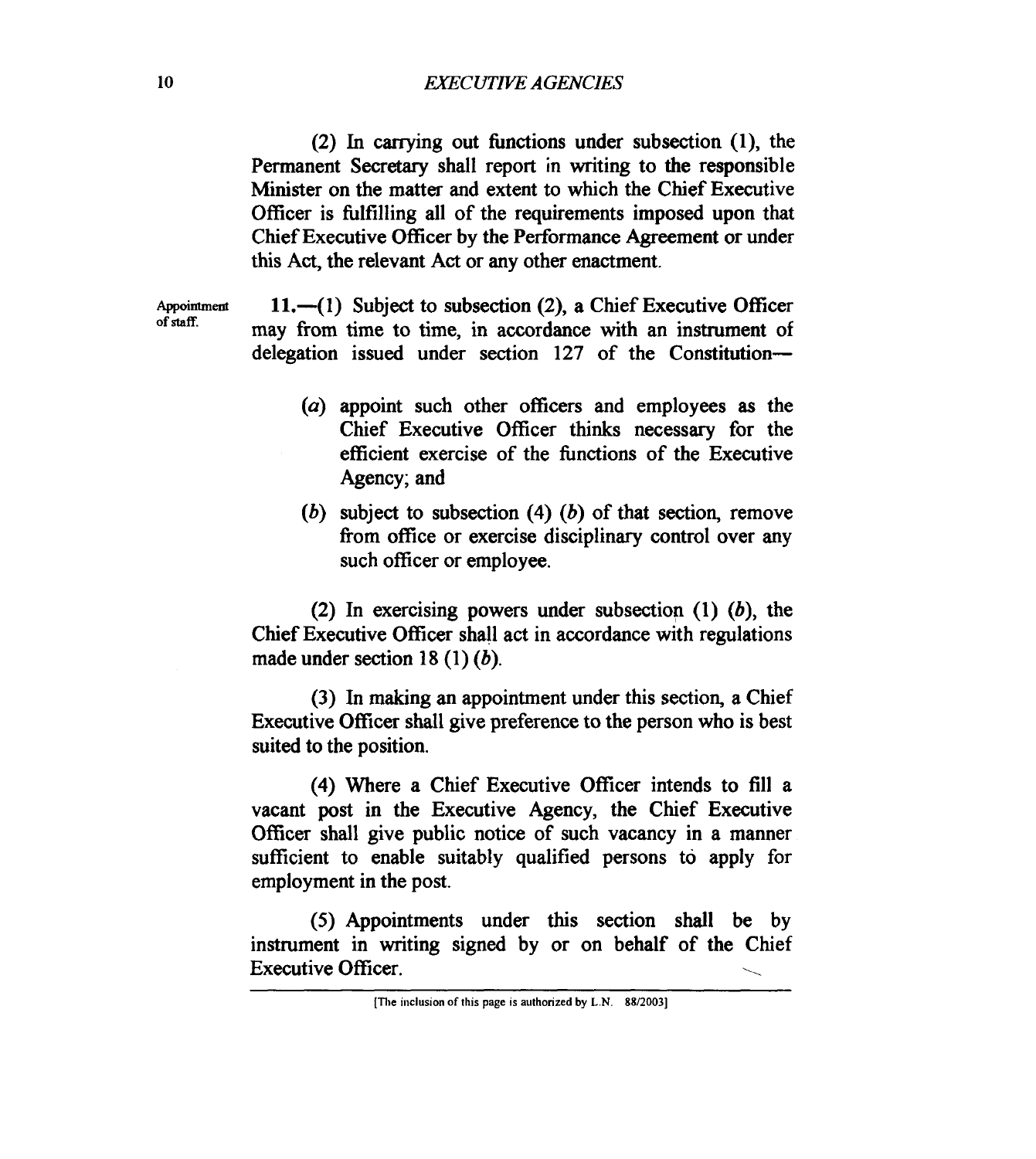(6) A certificate signed by the Chief Executive Officer that any person named in the certificate was appointed to any office in *the* Executive Agency **fiom** the date stated **in** the certificate shall be sufficient evidence that the person was duly *so* appointed and continues to hold the office unless the contrary is proved.

## *PART* **IV.** *Financial*

**12.**—(1) The funds and resources of each Executive Agency **Funds** and shall consist of-

- 
- *(a)* such **sums as** may be provided by Parliament annually fbr **the** purpose **in the** Estimates of Revenue and Expenditure;
- (b) such **sums as** may be allocated **fiom** time to time to the Executive Agency **fiom** loan hnds;
- *(c)* subject to subsections (2) and **(3),** moneys *earned* by the Agency fiom charges *imposed* by it in respect of the goods or services provided by it in its operations; and
- **(d) all** other sums or property which may become payable to or vested in the Agency **in** respect of any matter incidental **to its** functions.

(2) The Minister responsible for finance may by order specify the percentage of moneys referred to in subsection (1) *(c)* which may be lodged into a bank account operated by **an**  Agency.

(3) The accountable officer of an Agency **shall cause** the difference **between** the moneys *earned* and the **percentage** paid into a bank account to be paid into or **accrued** to the Consolidated Fund.

**(4)** The provisions of section **17** of **the** Financial Administration and Audit Act shall apply to a bank account referred to in subsections (2) and (3).

**<sup>[</sup>The inclusion of this page is authorized by L.N. 88/2003]**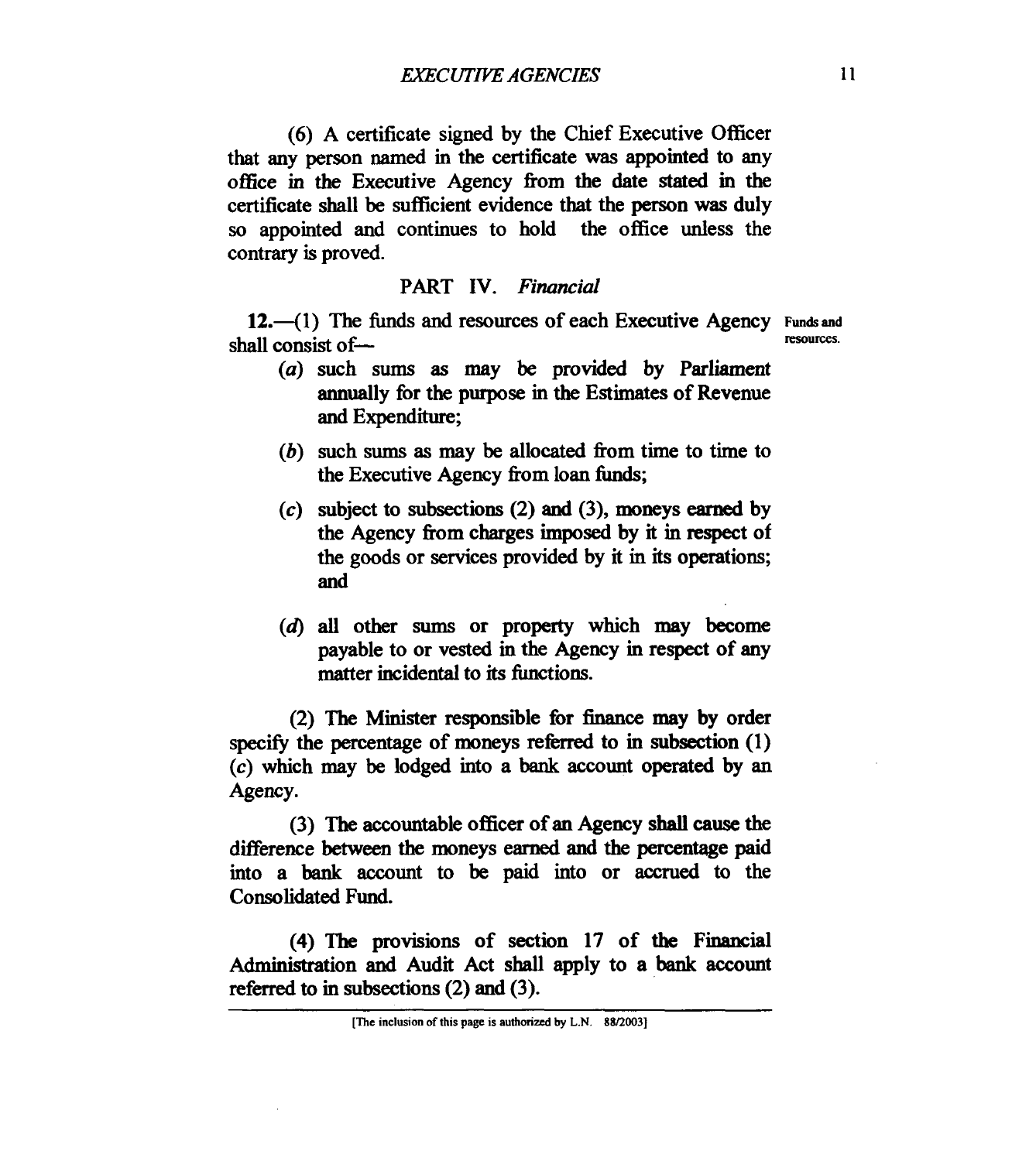**Fees and** 

Fees and 13.-(1) Subject to subsection (2), an Executive Agency may, in accordance with regulations made under section **18,**  impose fees or charges in respect of the services rendered by it.

> (2) Where such fees or charges are prescribed by or under a relevant Act, the Executive Agency shall act **in**  accordance with the provisions of that Act in relation to those fees or charges.

> (3) Subject to the provisions of any relevant Act, all fees or charges arising **fiom** the provision of services by **an**  Executive Agency may be recovered without limit of amount, **as**  a civil debt in a Resident Magistrate's Court.

Accounts and **14.** -- (1) Every Chief Executive Officer shall cause to be Audit. kept-

- *(a)* accounts of the transactions of the Executive Agency in accordance with generally accepted accounting practice; and
- (b) a record of **the** Agency's performance in accordance with its approved corporate and **annual** business plans.

and such accounts and performance shall be audited annually by **an** auditor appointed by **the** Chief Executive Officer and approved by the Auditor-General.

(2) The Chief Executive Officer and other officers and employees of the Executive Agency shall give to the auditor appointed under subsection (1)-

- *(a)* access to all **books,** documents, cash and securities of the Agency; and
- (b) on **his** request, all such information **as may** be within their knowledge in relation to the activities of the Agency.

**<sup>(</sup>The inclusion of this page is authorized by L.N. 88/2003)**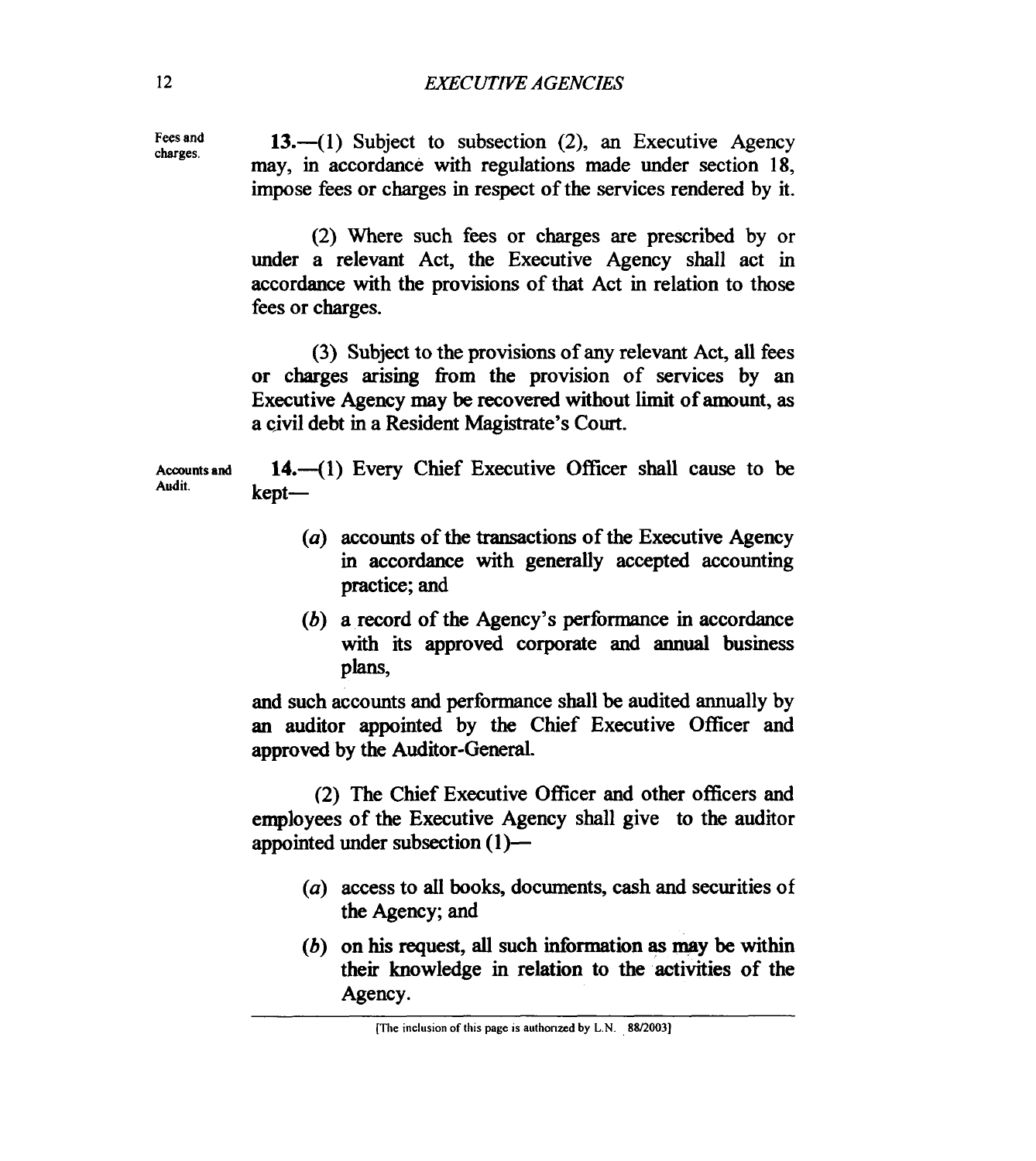(3) The Auditor-General shall be entitled at all times to examine the records of performance and the accounts of every Agency.

**(4)** The auditor's fees and any expenses of the audit shall be paid by the Agency.

**15.**—(1) Every Chief Executive Officer shall prepare and **Plans**, reports, etc. submit to the responsible Minister-

- (a) a corporate plan in relation to a period of at least three years; and
- $(b)$  an annual business plan,

containing such particulars as may be prescribed.

(2) Every Chief Executive Oficer shall, in each year prepare and forward to the responsible Minister quarterly reports of the activities of the Executive Agency during the preceding quarter.

(3) Every Chief Executive Officer shall, within three months after the end of each financial year, prepare and forward to the responsible Minister, an annual report of the activities of the Executive Agency during that financial year, including a statement of its accounts audited in accordance with section **14.** 

**(4)** A copy of the annual report together with the auditor's report shall be laid on the Table of the House of Representatives and the Senate within four months after the end of the financial year.

## *PART* **V.** *Pension Schemes and other Benefits*

**16.-( 1)** The Minister may, after consultation with persons **Pensions**  likely to be affected thereby, make schemes for the award of <sup>and other</sup> pensions, gratuities or other retiring or disability benefits to persons in the employment of Executive Agencies including provisions for the grant of benefits to the dependants and legal personal representatives of such employees.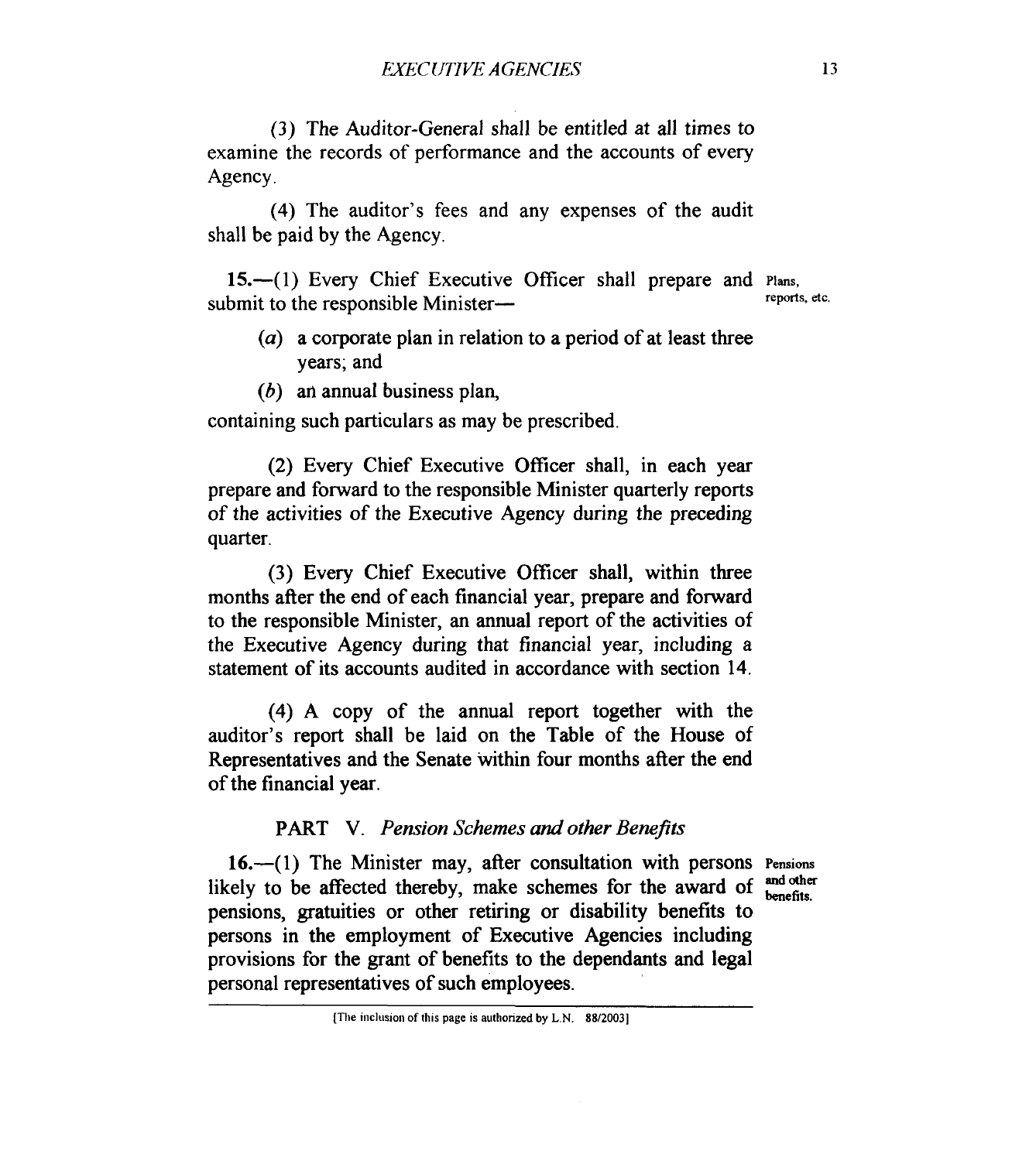# **14** *EXECUTNE AGENCIES*

(2) A pension scheme under this section may contain provisions as to-

- (a) contributions to be made by the employer and employee or other means of funding of the scheme;
- $(b)$  the management of the funds under the scheme;
- **(c)** the nature and levels of the benefits to be received under the scheme and the terms and conditions for eligibility;
- **(d)** whether participation in the scheme would be compulsory;
- **(e)** the applicability of a scheme to one or more Executive Agencies;
- $(f)$  provisions which would enable the transfer of benefits, assets and contributions between Executive Agencies and other specified bodies;
- (g) circumstances in which pension may be granted on retirement;
- (h) the eligibility for refunds or other payments on termination of employment in circumstances in which no retirement benefits are payable; and
- *(i)* to provide for benefits in respect of persons engaged in specified employment prior to the appointed day.

(3) A scheme for benefits other than for the award of pensions may contain provisions as to-

- (a) contributions to be made by the employer and employee or other means of funding of the scheme;
- $(b)$  the management of the funds under the scheme;

**<sup>(</sup>The inclusion of this page is authorized by L.N. 88/2003)**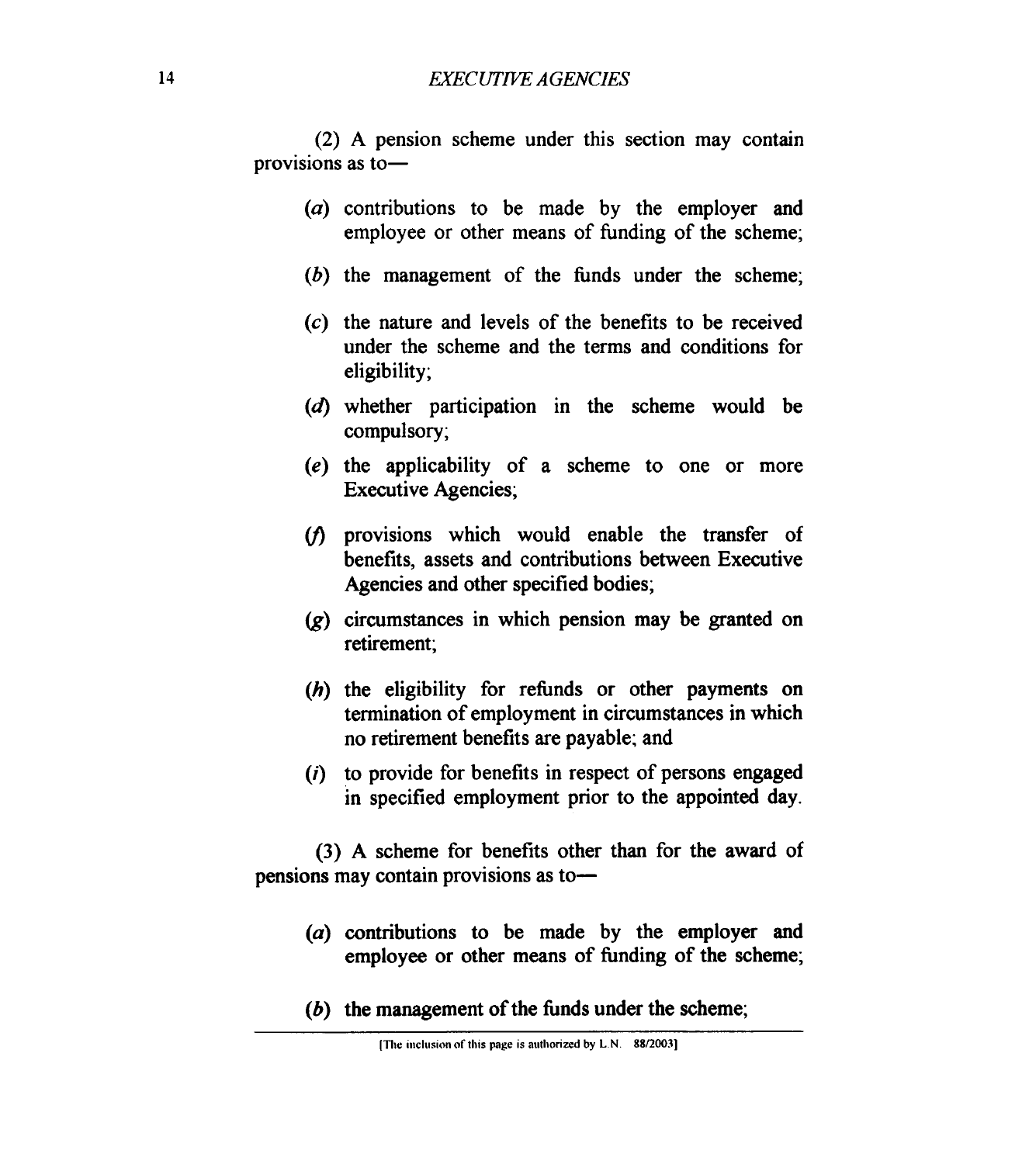- $\alpha$  the nature of the benefits to be received under the scheme and the terms and conditions for eligibility;
- (d) whether participation in the scheme would be compulsory;
- $(e)$  the applicability of a scheme to one or more Executive Agencies;
- $(f)$  provisions which would enable the transfer of benefits, contributions or assets between Executive Agencies and other specified bodies; and
- $(g)$  the eligibility for refunds or other payments on maturity of the benefits.

(4) A scheme made under this section shall be subject to affirmative resolution.

(5) For the purposes of subsection (3) "schemes for benefits other than for the award of pensions" includes schemes in relation to Group Life and Group Health Insurance.

17.—(1) A public officer who immediately before the Election re appointed day, was employed in the service of an Executive **pension** Agency shall, within twelve months after that date, elect to have the terms and conditions of his pension regulated either by the pensions legislation which would have been applicable to him prior to that date or by the relevant provisions of this Act.

(2) An election under subsection (1) shall be made by memorandum in writing to the Governor-General and shall be irrevocable.

(3) Where a public officer referred to in subsection (1) has not made an election pursuant to that subsection, he shall be treated as if he had elected to have the terms and conditions of his pension regulated by the provisions of this Act.

benefits.

**Fermion of this page is authorized by L.N. 111/2005]**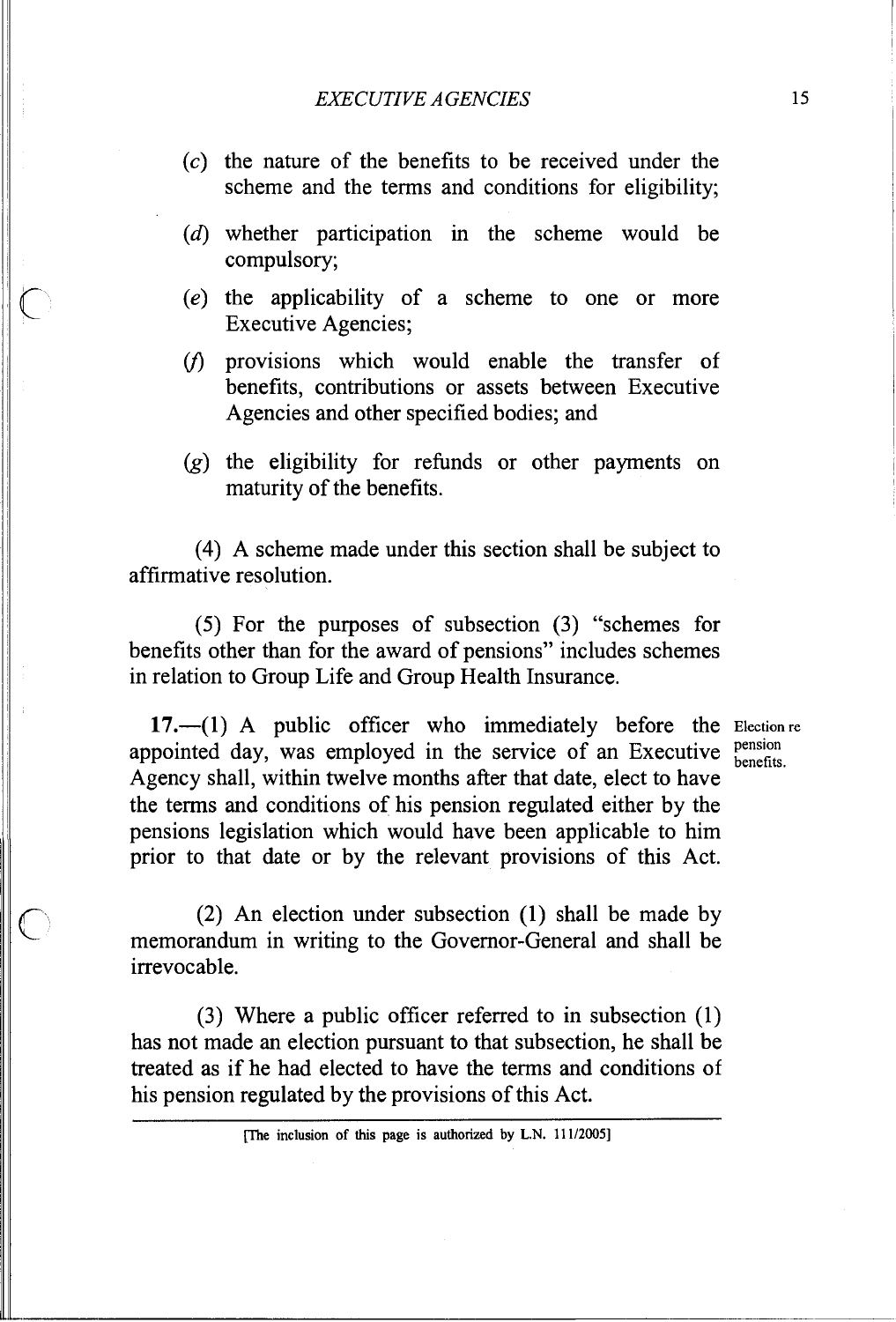## *EXECUTIVE AGENCIES*

# PART VI. *General*

**Regulations.** 

 $18.$ — $(1)$  The Minister may make regulations generally for giving effect to the provisions and purposes of this Act and, without prejudice to the generality of the foregoing, may make regulations-

- $(a)$  prescribing the particulars to be included in a modernization plan, Framework Document, mediumterm financing plan, corporate plan, business plan or Performance Agreement;
- $(b)$  prescribing a Code of Conduct for the officers and employees of Executive Agencies, including matters constituting breaches of discipline;
- $(c)$  prescribing the fees and charges to be imposed by an Executive Agency with the responsible Minister's approval, in respect of any services rendered by it;
- (d) giving effect to the provisions of any pension or other scheme created under Part V; and
- providing for any other matter relevant to the operation of Executive Agencies.

(2) Regulations made under this section shall be subject to affirmative resolution and may relate generally to all Executive Agencies or to any particular Executive Agency.

16

**<sup>(</sup>The inclusion of this page is authorized by L.N. 11 1/2005]**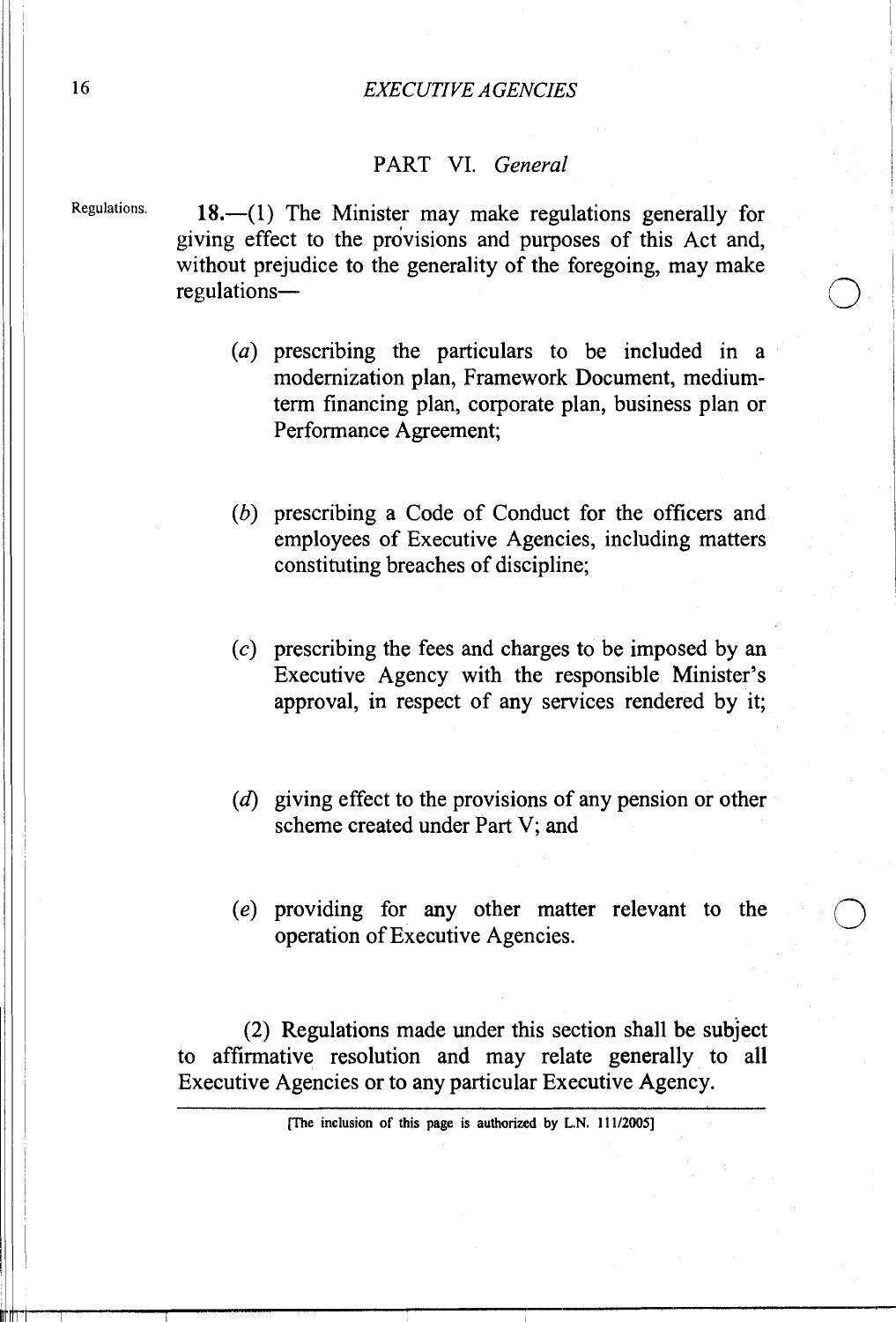19.-(1) The following bodies are hereby designated **Designation**<br>
<u>constitute</u> acquaintient **A** constitution of existing Executive Agencies**bodies as** 

*(a)* the Administrator General's Department;

(b) the Jamaica Information Service;

(c) the Management Institute for National Development;

 $(d)$  the National Environment and Planning Agency;

(e) the National Land Agency;

( $f$ ) the National Works Agency;

*(g)* the Registrar General's Department; and

*(h)* the Office of the Registrar of Companies.

(2) The Agencies designated under subsection **(I)** shall be treated as having satisfied the requirements of section 4, and the provisions of this Act shall apply to them accordingly.

**[The inclusion of this page is authorized by L.N. 111/2005]** 

**Executive Agencies.** 

S. 2.